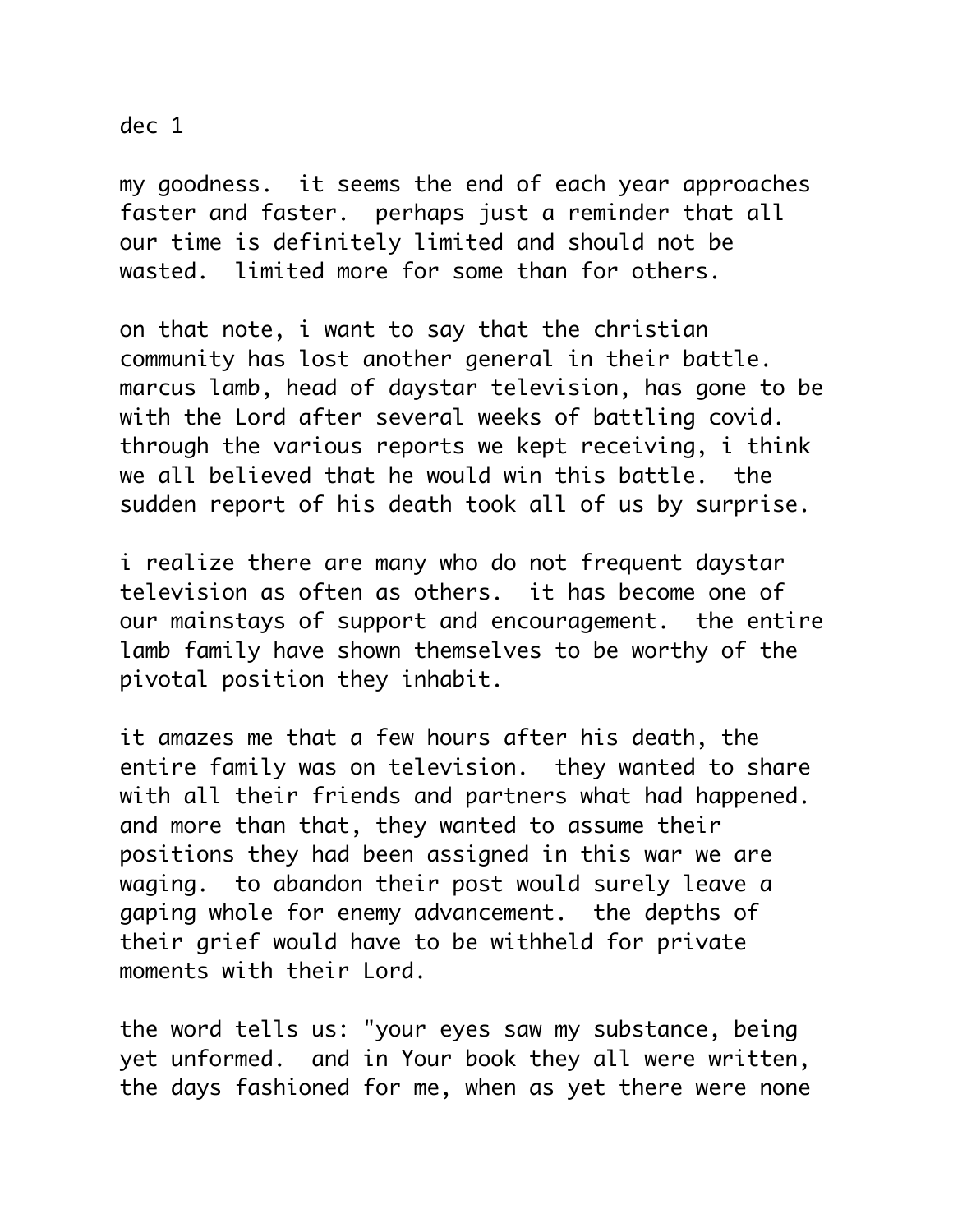of them." psa 139:16 i think we all can say that we are glad God's plan for marcus' life wasn't aborted in the womb. how many leaders and great people of faith have been?

we are in a war. a war for the hearts and minds of all those who do not have an awareness of what is awaiting them without Jesus. marcus lamb knew and his love for them filled him with a passion and urgency that occupied his whole life. we do not exalt men. we exalt Jesus. but we give honor to whom honor is due. marcus lamb and family, we honor you!

let even his death bear witness to all, that time is limited for all of us. "for He says: "in an acceptable time I have heard you, and in the day of salvation I have helped you." behold, now is the accepted time; behold, now is the day of salvation." 2 cor 6:2 this may be the last decision you can make.

i am saved everyday as i walk with Him. i live everyday "being confident of this very thing, that He who has begun a good work in you will complete it until the day of Jesus Christ". phil 1:6 i pray everyone of you will experience this life that we have in Jesus. this life of joy and peace experienced by all, regardless of position. it is a rest from knowing that Jesus will walk with you through this trial of life and He will be your peace.

so we sorrow this day, but not as those who have no hope. we are assured where our loved ones are. we sorrow that we were left behind. we must each finish our race and accomplish our assigned tasks. knowing